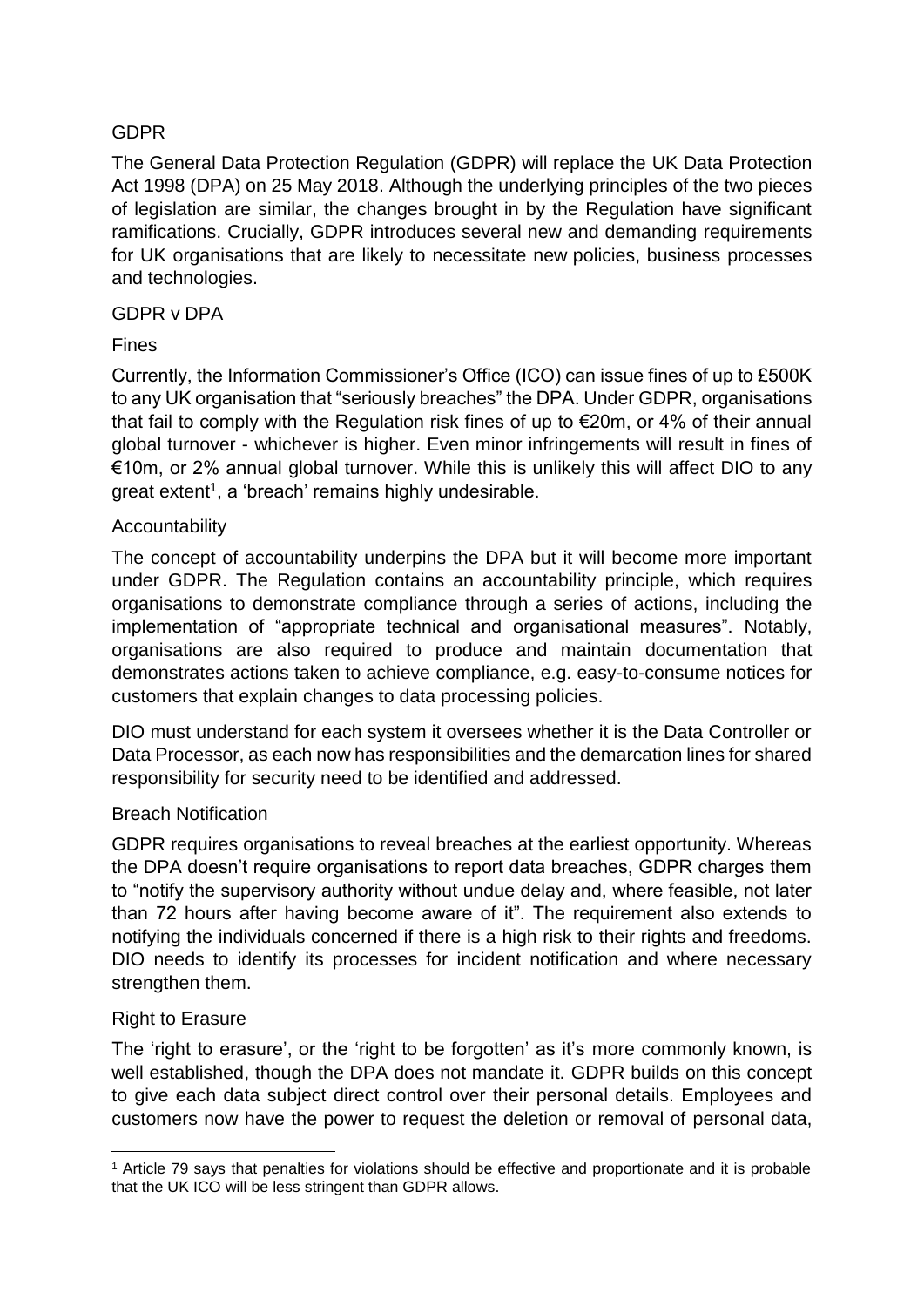and in certain circumstances businesses are obliged to comply. This right applies to both backups and archived data, as well as information shared with third parties (industry Partners). Industry Partners must be notified of the erasure request so they too can erase links to, or copies of, that information. While MOD in general, and DIO in particular have many legal obligations (i.e. for IMS, financial data must be kept for 7 years) to deny data subjects this right, it will be necessary to check and reaffirm this against GDPR and document the processes required where erasure applies.

# Right to Portability

Although the concept of data portability isn't new, GDPR introduces it into EU law for the first time with a new right for data subjects. This right enables individuals to obtain their personal data and reuse it as they wish. Organisations are obliged to comply with data portability requests providing the information in question meets a **specific set of criteria.** They must also present this information in a structured, commonly used and machine-readable format, e.g. CSV files, within a month of a request being issued. Does DOI hold data that data subjects would desire to extract machine-readable copies of?

## Privacy by Design

Article 22 of GDPR instructs Data Controllers to implement appropriate technical and organisational measures to ensure and be able to demonstrate compliance. Article 23 sets out principles of privacy protection by **design** and **default.** This not only includes security by design, but data subject's access rights by design (dependant on technology available and cost).

### **Consent**

The need for consent underpins GDPR. It must be explicit, unambiguous and unequivocal. Individuals must opt in whenever data is collected and there must be clear privacy notices. These notices must be concise and transparent and consent must be able to be withdrawn at any time.

### Privacy Impact Assessments v Data Protection Impact Assessments

While PIAs were not required by the DPA, they are mandated by the Cabinet Office and DIO has PIA's for the majority of its systems. Article 23 of GDPR requires Data Controllers to conduct a Data Protection Impact Assessment for all high-risk processing activities. The 'is it high-risk' question is answered by the preliminary pre-PIA questionnaire. The other important question is whether the PIA answers all the questions posed by GDPR. A gap analysis on each PIA is required and it is probably best that these are re-written as DPIAs. As Data Controller for many systems operated by Industry Partners, a review of their PIAs, if any and a quality analysis might also be required, Industry Partners must be aware of their responsibilities as Data Processors.

### Suggested Strategy

Initiate the type of activity briefly listed below.

- Initial System Catalogue Quantify the Task in Hand.
- Create a Governance Framework.